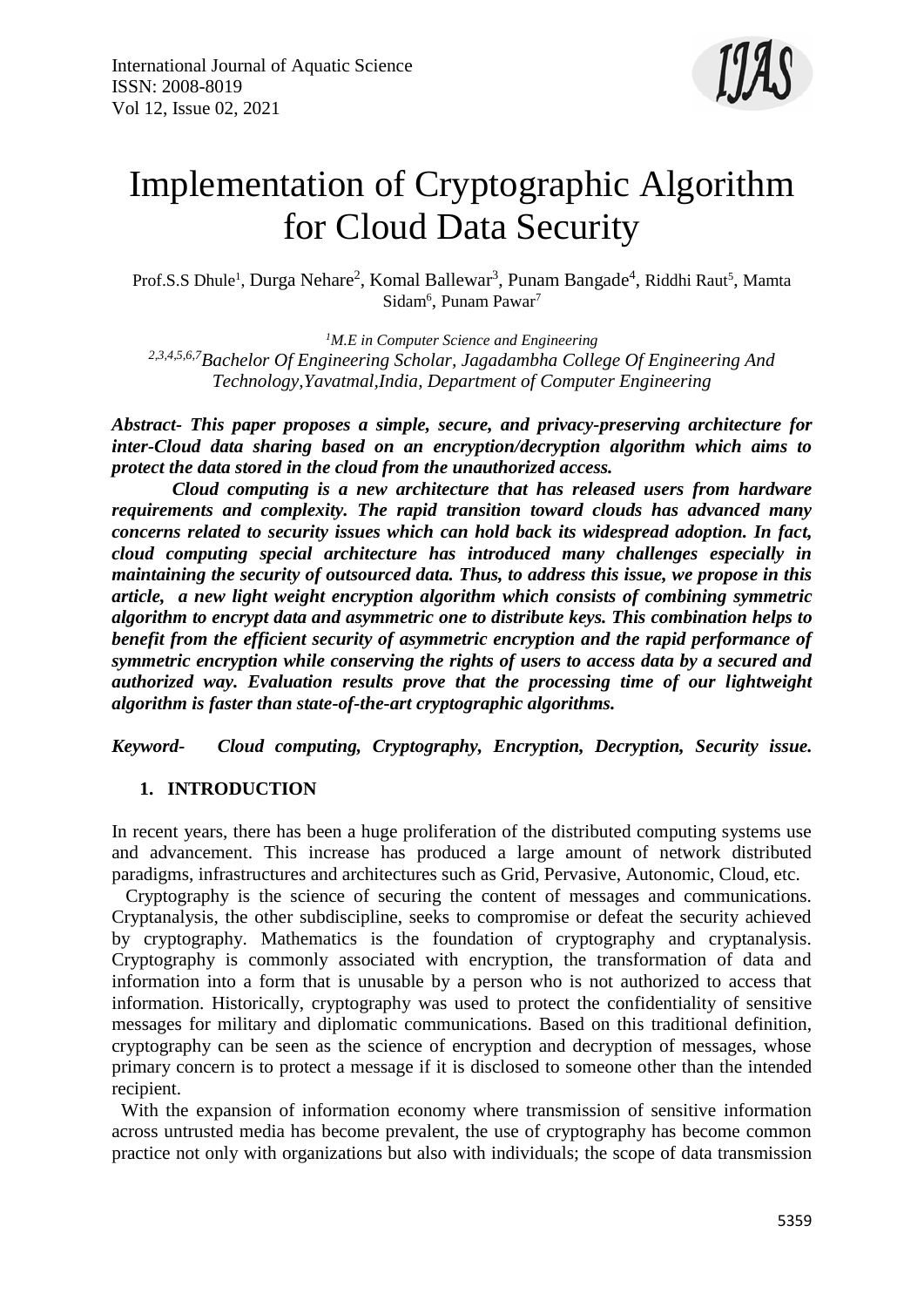

has exceeded the range of information sharing and entertainment to the core of industrial, scientific, and medical domain.

Data cryptography mainly is the scrambling of the content of the data, such as text, image, audio, video and so forth tomake the data unreadable, invisible or meaningless during transmission or storage is termed Encryption. The main aim of cryptography is to take care of data secure from invaders. The opposite process of getting back the original data fromencrypted data is Decryption, which restores the original data. To encrypt data at cloud storage both symmetric-key andasymmetric-key algorithms can be used. Cloud storage contains a large set of databases and for such a large databaseasymmetric-key algorithm's performance is slower when compared to symmetric-key algorithms.



Comparative study of cryptography for cloud computing for data security.

#### **Background Study**

 Cloud computing is an emerging technique by which anyone can access the applications as utilities over the internet. Cloud computing is the technology which comprises of all the characteristics of the technologies like distributed computing, grid computing, and ubiquitous computing. Cloud computing allows everyone to create, to configure as well as to customize the business applications online. So the cloud computing techniques need security of information communicated between the sending and receiving entities.

#### **Objective of the Work**

- 1. Protection of remote data.
- 2. Failure detection and prediction.
- 3. Availability, recovery and auditing.
- 4. Creating secure cloud architecture.
- 5. Storing and Accessing of the data from the cloud servers.

#### **Proposed Work**

 The Proposed technique uses RSA and AES for the encryption and decryption. RSA uses two keys private key and public key through which a digital signature is also produced. On the other hand DES with the help of a key generation algorithm uses 256 bit keys and also apply a for loop it generates a 1024 bit private key. Now the private key of both RSA as well as DES together passes through XOR and we got output B.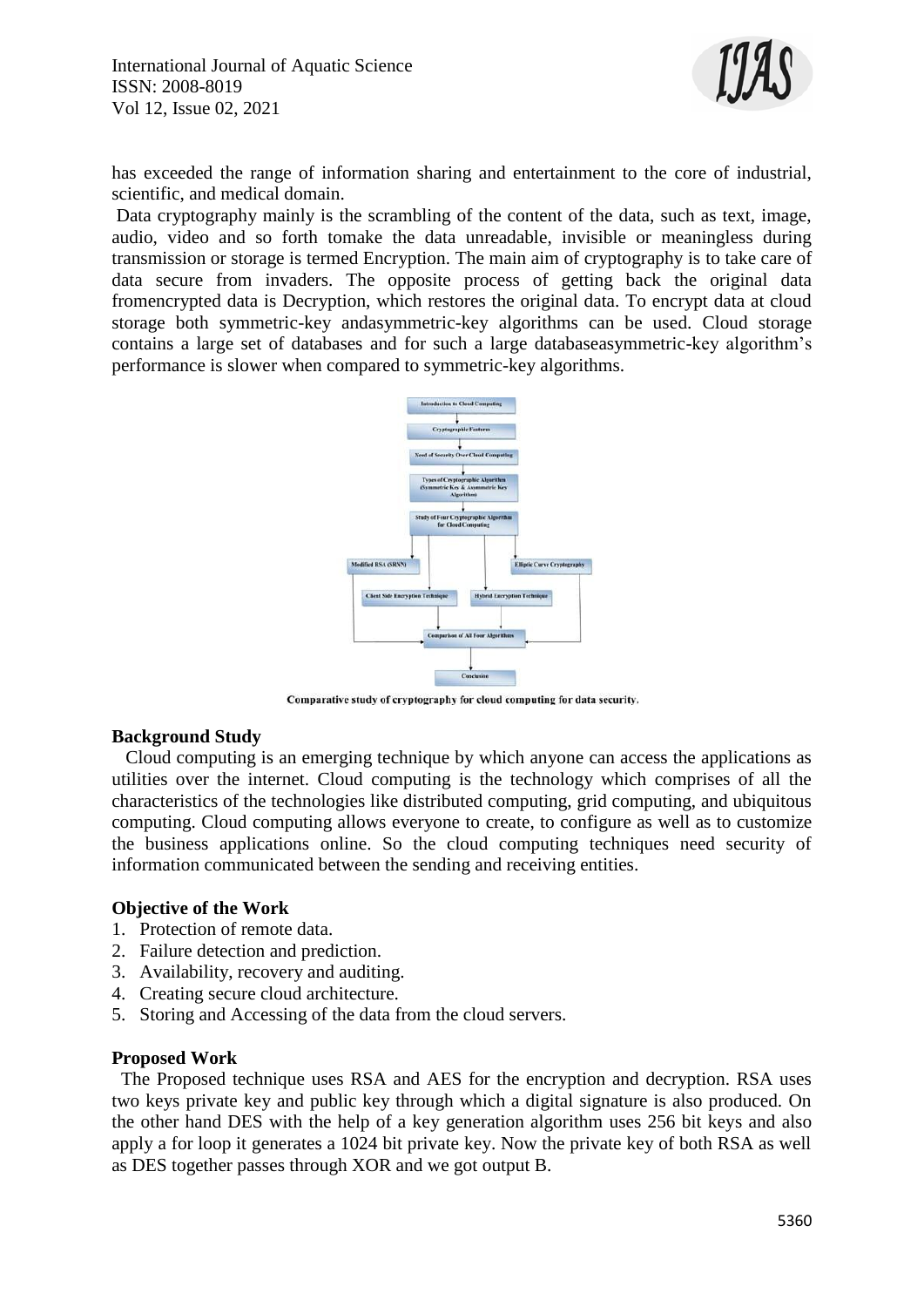International Journal of Aquatic Science ISSN: 2008-8019 Vol 12, Issue 02, 2021



 To improve cloud computing protection with low processing, and high performance, a New Lightweight Cryptographic Algorithm (NLCA) for enhancing data security in cloud computing environment is pro- posed. The algorithm is simple and highly secure encryption/decryption. The proposed algorithm gives an easy structure effective for the cloud environment. There are Some well-known popular ciphers including "Camelia, SF, Blowfish and DES use the Feistel structure". The major benefit of applying Feistel architecture is that the encryption and decryption operations are almost similar.



#### **Purpose of Algorithm**

To improve cloud computing protection with low processing, and high performance, a New Lightweight Cryptographic Algorithm (NLCA) for enhancing data security in cloud computing environment is proposed. The algorithm is simple and highly secure encryption.

#### **i. AES (Advanced Encryption Algorithms)**

 The Advanced Encryption Standard (AES) is a symmetric [block cipher](https://www.techtarget.com/searchsecurity/definition/block-cipher) chosen by the U.S. government to protect classified information.

AES is implemented in software and hardware throughout the world to [encrypt](https://www.techtarget.com/searchsecurity/definition/encryption) sensitive data. It is essential for government computer security, cybersecurity and electronic data protection.

```
Cipher(byte[] output, byte[] input)
{
byte[4,4] State;
copy input[] into State[] AddRndKey
for (rnd = 1; rnd < Nr-1; ++rnd)
{
SubBytes ShiftRows MixColumns AddRndKey
}
SubBytes ShiftRows AddRndKey
copy State[] to output[]
}
```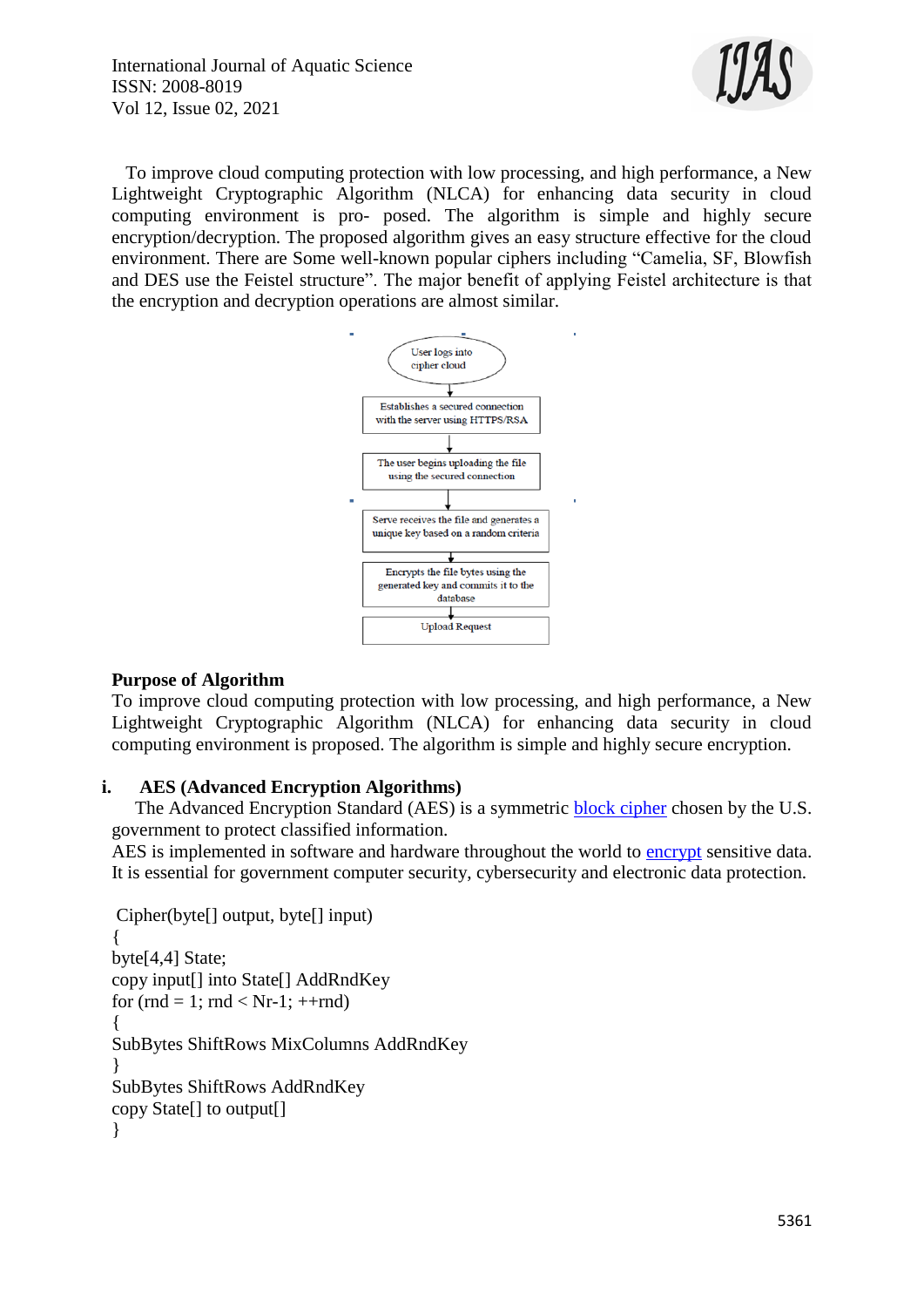International Journal of Aquatic Science ISSN: 2008-8019 Vol 12, Issue 02, 2021



### **ii. DES (Data Encryption Security)**

 DES first came into use in 1976 in the United States and has since been used by a variety of parties globally. DES is a block cipher based on symmetric [key cryptography](https://www.sciencedirect.com/topics/computer-science/key-cryptography) and uses a 56 bit key. Although DES was considered to be very secure for some period of time, it is no longer considered to be so. In 1999, a [distributed computing](https://www.sciencedirect.com/topics/computer-science/distributed-computing) project was launched to break a DES key by testing every possible key in the entire keyspace, and the project succeeded in doing so in a little more than 22 h. This weakness brought about by the short key length was compensated for a period of time through the use of 3DES (pronounced triple DES), which is simply DES used to encrypt each block three times, each time with a different key.

#### **Algorithm:**

function DES\_Encrypt  $(N, K)$  where  $N = (L, R)$  $N \leftarrow IP(N)$ For round  $\leftarrow$ 1 to 16 do  $Ki \leftarrow SK(K, round)$  $L \leftarrow L$  xor  $F(R, Ki)$  $swap(L, R)$ end  $swap(L, R)$  $N \leftarrow IP-1(N)$ return N End



# **Advantages & Disadvantages**

- Advantages-
- 1. The two reverse operations makes algorithms more secured.
- 2. Simple algorithm in nature.
- 3. Receiving ends is easier as CRC checking present.
- 4. For less amount of data this algorithm works well.
- Disadvantages-
- 1. The network or the computer system can be attacked and rendered non-functional by an intruder.
- 2. Administrative controls and procedures are required to be exercised for the same.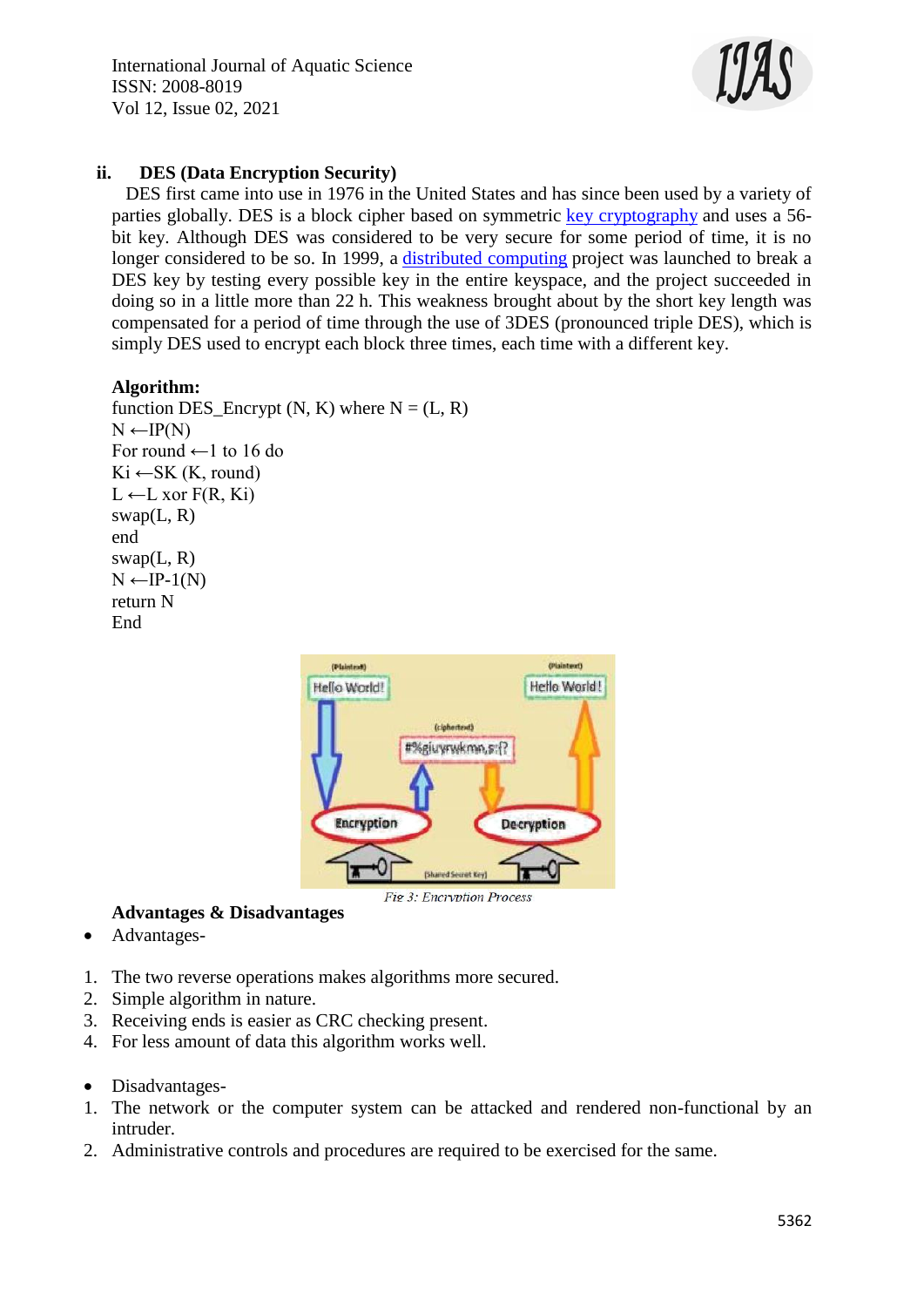

# **2. CONCLUSION**

With cloud computing progressing quickly, open and private associations are utilizing the cloud administrations, however protection and security issues is a major concern for them. The capacity to oversee issues is the quality of cloud computing. These previously mentioned algorithms can be executed in future to improve security over the system.

 Cloud computing is defined as the set of resources or services offered through the internet to the users on their demand by cloud providers. As each and every organization is moving its data to the cloud, means it uses the storage service provided by the cloud provider. So there is a need to protect that data against unauthorized access, modification or denial of services etc.

# **3. REFERENCE**

- [1] A Platform Computing Whitepaper, 'Enterprise Cloud Computing:Transforming IT', *Platform*
- [2] Computing, pp6, viewed 13 March 2010.
- [3] K. Vijayakumar, Security Issues And Algorithms in Cloud Computing. Global journal of
- [4] advanced research, Vol-2, Issue-3 PP. 569-574.
- [5] Mahajan, Prerna and Abhishek Sachdeva. "A Study of Encryption Algorithms AES, DES and RSA for security." Global journal of computer science and technology 13 (2013).
- [6] Alexa Huth and James Cebula 'The Basics of Cloud Computing', United States Computer Emergency Readiness Team. **(2011).**
- [7] D. S. Abdul. Elminaam, H. M. Abdul Kader and M. M. Hadhoud ,"Performance Evaluation of Symmetric Encryption Algorithms", Communications of the IBIMA Volume 8, 2009.
- [8] Priyanka Arora, Arun Singh, Himanshu Tyagi, "Evaluation and Comparison of Security Issues on Cloud Computing Environment", World of
- [9] Computer Science and Information Technology Journal, pp.179-183, 2012.
- [10] J.R.N. Sighom, P. Zhang, L. You, Security enhancement for datamigration in the cloud, Futur. Internet (2017)
- [11] Akashdeep Bhardwaj, GVB Subrahmanyam, Vinay Avasthic, Hanumat Sastry, A.A
- [12] (2016) Security Algorithms for Cloud Computing.
- [13] Ashima Pansotra and Simar Preet Singh, A.A (2015). Cloud Security Algorithms.
- [14] International Journal of Security and Its Applications, Vol.9, No.10, pp.353-360.
- [15] Garima Saini, Gurgaon Naveen Sharma,"Triple Security of Data in Cloud Computing ", Garima Saini et al, / (IJCSIT) International Journal of Computer Science and Information Technologies, Vol.5 (4) , 2014
- [16] Brian Hay, Kara Nance, Matt Bishop, "Storm Clouds Rising: Security Challenges for IaaS Cloud Computing" Proceedings of the 44th Hawaii
- [17] International Conference on System Sciences, pp.1-7, 2011.
- [18] Kevin Curran, Sean Carlin and Mervyn Adams, "Security issues in cloud computing", Elixir Network Engg.38 (2011), pp.4069-4072, August
- [19] 2011.